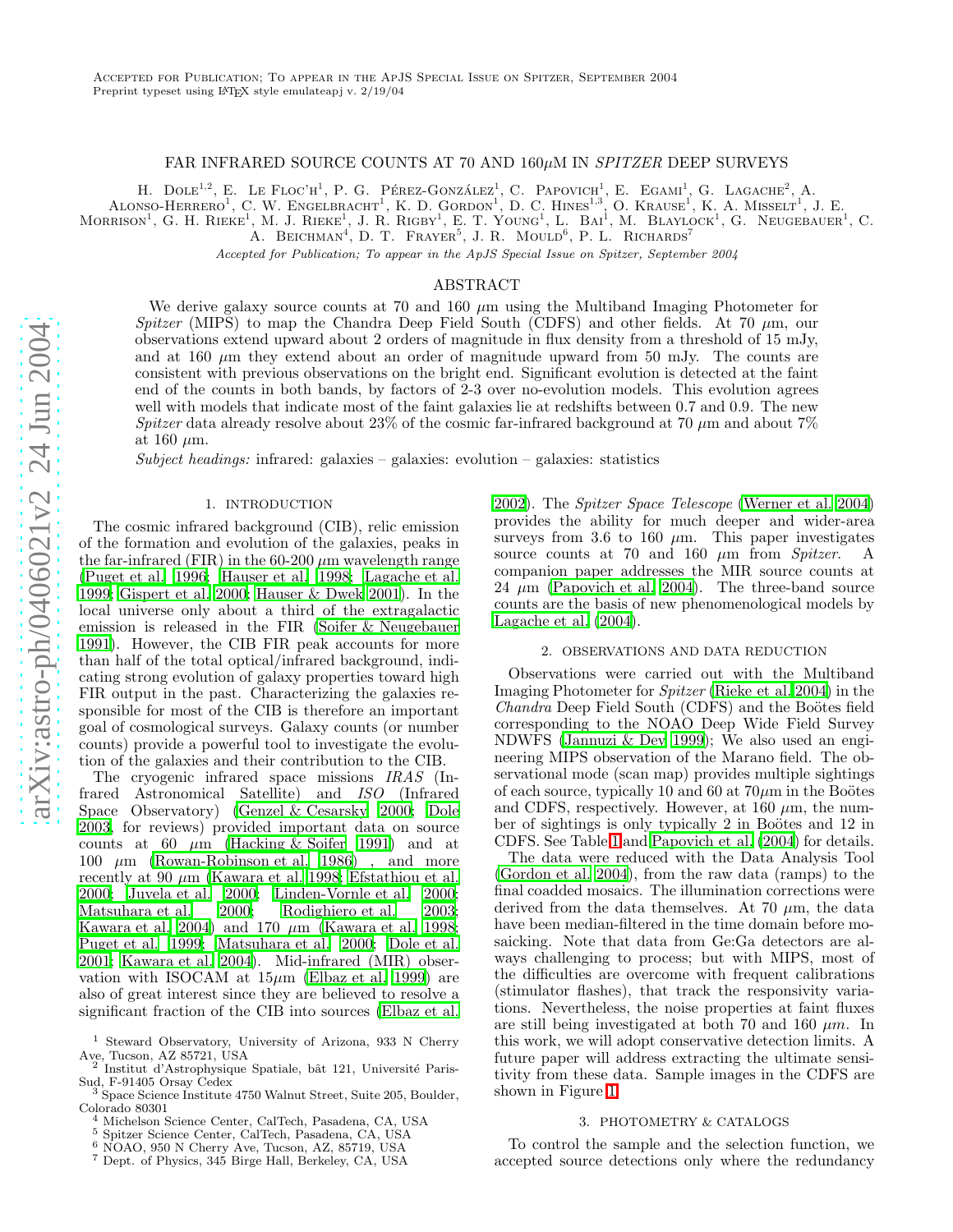<span id="page-1-0"></span>

| Field         | MIPS             | $70 \mu m$                          |                      |                 | $160 \mu m$            |                      |                     |
|---------------|------------------|-------------------------------------|----------------------|-----------------|------------------------|----------------------|---------------------|
| Name          | AOT <sup>b</sup> | Area                                | $t_{int}^{\text{c}}$ | $S_{cut}^{\ d}$ | Area                   | $t_{int}^{\text{c}}$ | $S_{cut}^{\dagger}$ |
| a             |                  | $\lceil \text{de} \cdot q^2 \rceil$ | [s]                  | [mJy]           | $\lceil \deg^2 \rceil$ | lsl                  | [mJv]               |
| <b>Boötes</b> | med.             | 8.75                                | 40                   | 80              | 7.70                   | 8                    | $\ldots$ e          |
| Marano        | slow             | 0.42                                | 100                  | 25              | 0.31                   | 20                   | 50                  |
| <b>CDFS</b>   | slow             | 0.67                                | 600                  | 15              | 0.54                   | 120                  | 50                  |

TABLE 1 Log of Observations

a see Papovich et al. (2004) for details on fields

 $^{\rm b}$ scan map mode

per sky pixel

<sup>d</sup> flux density at which catalog was cut

e field data not used at 160  $\mu$ m

was high (typically 80% or more of the mean weight), avoiding the edges and the noisiest areas of the images. The resulting positions were fed to DAOPHOT [\(Stetson](#page-2-27) [1987\)](#page-2-27) in IRAF<sup>8</sup> for PSF fitting. We checked that the residual maps were indeed free of sources.

At 70  $\mu$ m the photometric calibration is derived from many observation campaigns, and its uncertainty is conservatively estimated at the order of 20%. We use only detections at 15 mJy and brighter in the CDFS, 25 mJy and brighter in Marano, and 80 mJy and brighter in the Boötes field. These flux levels are determined using the sharp decrease in the counts due to the incompleteness effect. At 160  $\mu$ m, the calibration is based on a combination of observations of standard stars, asteroids, and comparisons with measurements with other FIR missions (ISO, COBE, and modeling including IRAS measurements). It is also estimated to be accurate to about 20%. We have included in our counts only objects of 50mJy and brighter in the CDFS, and Marano (levels determined using incompleteness as at 70  $\mu$ m). Because of the low redundancy level of the 160  $\mu$ m data in the Boötes field, we postpone using it for a later paper.

Catalogs were produced separately at each wavelength; surveys at each wavelength are thus *unbiased*. Detected FIR sources in the CDFS sort as follows. For sources selected at 70  $\mu$ m: 92% have a 24  $\mu$ m ID; 54% have a  $160 \ \mu m$  ID (same with 24 and 160). For sources selected at 160  $\mu$ m: 98% have a 24  $\mu$ m ID; 43% have a 70  $\mu$ m ID (same with 24 and 70).

### 4. SOURCE COUNTS

At 70  $\mu$ m, 131 sources were detected down to 15 mJy in the CDFS, 55 sources down to 25 mJy in Marano, and 117 down to 80 mJy in the Boötes. At 160  $\mu$ m, down to 50 mJy, 123 sources were detected in the CDFS, and 89 sources in Marano. The source density corresponds to about 150 beams per source at 70  $\mu$ m and 15 at 160  $\mu$ m, using the definition of [Helou & Beichman \(1990](#page-2-28)).

Source counts are given in integral form (Figure [2a](#page-4-0) and [3a](#page-5-0)) and differential form, divided by the Euclidean component (Figure [2b](#page-4-0) and [3b](#page-5-0)) at 70 and 160  $\mu$ m, respectively. Notice that we did not correct for incompleteness. Error bars on counts are  $1\sigma$  Poisson uncertainty. Bins

with less than four sources have not been displayed for clarity, since their significance is low, with uncertainties of 50% or higher. Also, photometric uncertainty have been displayed at high flux only. In order to visualize the contribution from each field, source counts have not been merged and have been overplotted. One should keep in mind that MIPS source counts will eventually go deeper and will be corrected for incompleteness.

The observed fields nicely complement each other in terms of area and depth. This allows us to probe a flux range of almost 2 orders of magnitude at 70  $\mu$ m. One order of magnitude is covered at 160  $\mu$ m. It is possible to check consistency and the cosmic variance in the common flux density range. At 70  $\mu$ m, in the range 25 to 100 mJy where three fields overlap in flux density, the differential counts are almost consistent within the error bars. At 160  $\mu$ m, in the range 100 to 300 mJy, the differential counts are consistent within the error bars. At both wavelengths, number counts in CDFS appear consistently lower than in Marano.

### 5. DISCUSSION

# 5.1. 70 µm

The MIPS 70  $\mu$ m counts show a great consistency with the IRAS 60  $\mu$ m counts of [Lonsdale et al. \(1990](#page-2-29)) converted at 70  $\mu$ m using  $\nu_{60}S_{60} = \nu_{70}S_{70}$ .

A selection of recent models is shown in Figure [2,](#page-4-0) including a non-evolution scenario. The most striking result is the strong excess of MIPS 70  $\mu$ m sources compared to the non-evolution model: a factor of 3 at around 20- 30 mJy. Strong evolution had been reported previously at 60 and 90  $\mu$ m, and these data provide unambiguous confirmation.

Two models lie close to the data: [King & Rowan-Robinson \(2003\)](#page-2-30) and [Lagache et al.](#page-2-31) [\(2003,](#page-2-31) [2004](#page-2-23)). These models, developed to fit observables mostly from IRAS, ISO and SCUBA surveys as well as the CIB spectral energy distribution (SED), are based on a strong evolution of luminous (and ultraluminous) infrared galaxies (LIRG and ULIRG). The latter model predicts a peak in the redshift distributions of resolved sources at 70  $\mu$ m near  $z \sim 0.7$  [\(Dole et al.](#page-2-32) [2003\)](#page-2-32). Figure [4a](#page-6-0) shows the galaxy contribution to the differential counts, as a function of redshift, from the [Lagache et al. \(2004\)](#page-2-23) model. Between  $\sim$ 5 and  $\sim$ 100 mJy, sources at  $0.7 \le z \le 0.9$  contribute the most to the counts. At brighter fluxes (reached by IRAS and ISO), contributions from local galaxies are more important.

The source counts integrated at  $70 \mu m$  correspond to a brightness of  $0.022 \mathrm{ MJy/sr}$  or  $0.95 \mathrm{nW/m^2/sr}$ . The value of the CIB at this wavelength is not known accurately owing to contamination by zodiacal light. If we use the CIB value from the model of [Lagache et al. \(2004\)](#page-2-23), the MIPS counts show that at 70  $\mu$ m about 23% of the 70  $\mu$ m CIB is already resolved.

#### 5.2.  $160 \ \mu m$

At 160  $\mu$ m, the comparison with the ISO FIRBACK 170  $\mu$ m survey [\(Dole et al. 2001\)](#page-2-18) shows that the counts are consistent and within the error bars in the whole common range, 180-300 mJy. Other ISO observations [\(Matsuhara et al. 2000](#page-2-14); [Kawara et al. 2004\)](#page-2-16) agree as well.

<sup>8</sup> IRAF is distributed by the National Optical Astronomy Observatories, which are operated by the Association of Universities for Research in Astronomy, Inc., under the cooperative agreement with the National Science Foundation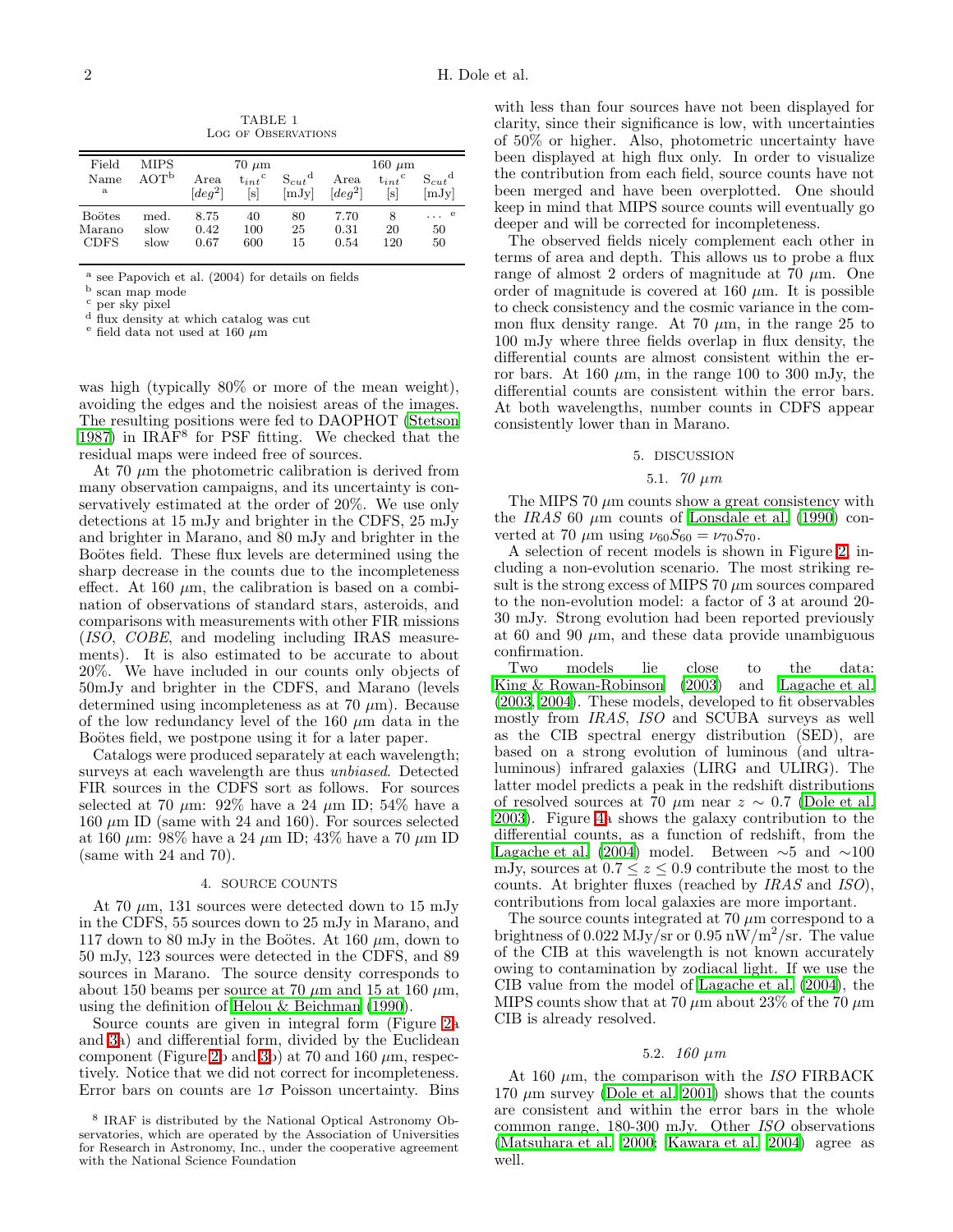Figure [3](#page-5-0) overplots the same models as at 70  $\mu$ m. The evolution detected at 170  $\mu$ m is confirmed at 160  $\mu$ m, down to fainter levels. At about 100 mJy, an excess of sources by more than a factor of 2 is observed compared to a non-evolution scenario. Interestingly, as for  $70 \mu m$ , the observed evolution is better fitted by the models of [Lagache et al. \(2004\)](#page-2-23) and [King & Rowan-Robinson](#page-2-30) [\(2003\)](#page-2-30). The observed slope also agrees with [Mould](#page-2-33) [\(2003\)](#page-2-33).

We have constrained the bright end of galaxy number counts at 170  $\mu$ m by using data from the ISOPHOT Serendipity Survey (ISOSS). ISOSS provides a total sky coverage of 15% and is virtually complete at a flux density level of  $S_{170 \mu m}$  = 50 Jy. Based on all optically identified galaxies detected by ISOSS [\(Krause 2003;](#page-2-34) [Stickel et al. 2004\)](#page-2-35) we have derived an integral number density of  $n(S_{170 \mu m} > 50 \text{ Jy}) = 14 \pm 3 \text{ gal.s} \text{m}^{-1}$  galaxies at high Galactic latitudes. This point is perfectly matched by the model of [Lagache et al. \(2003,](#page-2-31) [2004\)](#page-2-23).

The most striking result of the models that fit the number counts is the existence of two regimes in flux density. In the ISO range (fluxes above 200 mJy) most of the sources contributing to the counts are local; this is confirmed by observation [\(Patris et al. 2003\)](#page-2-36). At fainter fluxes, between ∼10 and 200 mJy, the counts should be dominated by a population located at redshifts between 0.7 and 0.9.

The source counts integrated at 160  $\mu$ m correspond to a brightness of 0.07 MJy/sr or 1.4 nW/m<sup>2</sup>/sr. The CIB value at this wavelength is 1 MJy/sr [\(Lagache et al.](#page-2-37) [2000\)](#page-2-37); the MIPS counts show that at 160  $\mu$ m about 7% of the CIB is resolved. Since these counts are prelimi-

nary, are not corrected for incompleteness, and are subject to cosmic variance, we anticipate that the actual value might be higher.

#### 5.3. Concluding Remarks

The first MIPS far-infrared source counts, spanning about 2 orders of magnitude in flux density at 70  $\mu$ m (and one at 160  $\mu$ m), are consistent on the bright end with previous observations, and show on the faint end unambiguous evolution. Models predict that most of the sources lie at  $z \sim 0.7$  with a tail up to  $z \sim 2$ [\(Dole et al. 2003](#page-2-32); [Lagache et al. 2003,](#page-2-31) [2004\)](#page-2-23). This work and companion papers about source counts at 24  $\mu$ m [\(Papovich et al. 2004\)](#page-2-22), about confusion at 24, 70 and 160  $\mu$ m [\(Dole et al. 2004](#page-2-38)), and about the interpretation of these new data from the Spitzer cosmological surveys [\(Lagache et al. 2004\)](#page-2-23), bring new light on the statistical properties of galaxies in an unexplored regime in flux density, and likely in a critical region of redshift space (up to redshifts  $z \sim 2$ ) in the FIR [\(Egami et al. 2004](#page-2-39); [Le Floc'h et al. 2004\)](#page-2-40).

This work is based on observations made with the Spitzer Space Telescope, which is operated by the Jet Propulsion Laboratory, California Institute of Technology under NASA contract 1407. Support for this work was provided by NASA through contract 960785 issued by JPL/Caltech. We warmly thank J. Cadien and J-L. Puget, and the IRS Team for providing us with the Boötes data.

#### <span id="page-2-40"></span><span id="page-2-31"></span><span id="page-2-29"></span><span id="page-2-23"></span><span id="page-2-13"></span>REFERENCES

- <span id="page-2-43"></span><span id="page-2-42"></span><span id="page-2-41"></span>Balland, C, Devriendt, J. E. G, & Silk, J. 2003, MNRAS, 343:107.
- Chary, R & Elbaz, D. 2001, ApJ, 556:562.
- Devriendt, J. E. G & Guiderdoni, B. 2000, A&A, 363:851.
- <span id="page-2-18"></span>Dole, H, Gispert, R, Lagache, et al. 2001, A&A, 372:364.
- <span id="page-2-32"></span>Dole, H, Lagache, G, & Puget, J. L. 2003, ApJ, 585:617.
- <span id="page-2-38"></span>Dole, H, Rieke, G. H, Lagache, G, et al. 2004, ApJS, this volume.
- <span id="page-2-7"></span>Dole, H. ESA SP-511, 2003.
- <span id="page-2-11"></span>Efstathiou, A, Oliver, S, Rowan-Robinson, et al. 2000, MNRAS, 319:1169.
- <span id="page-2-39"></span><span id="page-2-19"></span>Egami, E. et al. 2004, ApJS, this volume.
- Elbaz, D, Cesarsky, C. J, Fadda, D, et al. 1999, A&A, 351:L37.
- <span id="page-2-20"></span>Elbaz, D, Cesarsky, C. J, Chanial, P, et al. Fadda, D, & Chary, R. R. 2002, A&A, 384:848.
- <span id="page-2-6"></span>Genzel, R & Cesarsky, C. J. 2000, ARA&A, 38:761.
- Gispert, R, Lagache, G, & Puget, J. L. 2000, A&A, 360:1.
- <span id="page-2-26"></span><span id="page-2-3"></span>Gordon, K. D, Rieke, G. H, Engelbracht, C. E, et al. 2004, PASP, submitted.
- <span id="page-2-8"></span>Hacking, P. B & Soifer, B. T. 1991, ApJ, 367:L49.
- Hauser, M. G & Dwek, E. 2001,  $ARA\&A$ , 37:249.
- <span id="page-2-4"></span><span id="page-2-1"></span>Hauser, M. G, Arendt, R. G, Kelsall, T, et al. 1998, ApJ, 508:25.
- <span id="page-2-28"></span>Helou, G. & Beichman, C. A. ESA SP-314, 1990, 117
- <span id="page-2-25"></span>Jannuzi, B. T & Dey, A. In Weymann, R, etl. R, editors, ASP Conference Series v191, 1999, p $\overline{1}11$ .
- <span id="page-2-12"></span>Juvela, M, Mattila, K, & Lemke, D. 2000, A&A, 360:813.
- <span id="page-2-10"></span>Kawara, K, Sato, Y, Matsuhara, H, et al. 1998, A&A, 336:L9.
- Kawara, K, Matsuhara, H, Okuda, H, et al. 2004, A&A, 413:843.
- <span id="page-2-16"></span>King, A. J & Rowan-Robinson, M. 2003, MNRAS, 339:260.
- <span id="page-2-34"></span><span id="page-2-30"></span><span id="page-2-2"></span>Krause, O. 2003, PhD thesis
- Lagache, G, Abergel, A, Boulanger, F, et al. 1999, A&A, 344:322.
- <span id="page-2-37"></span>Lagache, G, Haffner, L. M, Reynolds, R. J, & Tufte, S. L. 2000, A&A, 354:247.
- Lagache, G, Dole, H, & Puget, J. L. 2003, MNRAS, 338:L555.
- Lagache, G, Dole, H, & Puget, J. L. et al. 2004,  $ApJS$ , this volume. Le Floc'h, E. et al. 2004, ApJS, this volume.
- Linden-Vornle, M. J. D, Norgaard-Nielsen, H. U, Jorgensen, H. E, et al. 2000,  $A\&A$ , 359:L51.
- Lonsdale, C. J, Hacking, P. B, Conrow, T. P, & Rowan-Robinson, M. 1990, ApJ, 358:L60.
- Lonsdale, C. J, Smith, H. E, Rowan-Robinson, et al. 2003, PASP, 115:L897.
- <span id="page-2-33"></span><span id="page-2-14"></span>Matsuhara H.,Kawara K., Sato Y. et al. 2000, A&A 361, 407
- Mould, J. 2003, ApJ, 587:L93.
- <span id="page-2-22"></span>Papovich, C, Dole, H, Egami, E, et al. 2004, ApJS, this volume.
- <span id="page-2-36"></span>Patris, J, Dennefeld, M, Lagache, G, & Dole, H. 2003, A&A, 412:349.
- <span id="page-2-0"></span>Puget, J. L, Abergel, A, Bernard, J. P, et al. 1996, A&A, 308:L5.
- <span id="page-2-17"></span>Puget, J. L, Lagache, G, Clements, D. L, et al. 1999, A&A, 345:29.
- <span id="page-2-24"></span>Rieke, G. H, Young, E. T, Engelbracht, C, et al. 2004, ApJS, this volume.
- <span id="page-2-15"></span>Rodighiero, G, Lari, C, Franceschini, A, et al. 2003, MNRAS, 343:1155.
- <span id="page-2-9"></span>Rowan-Robinson, M, Walker, D, Chester, T, et al. J. 1986, MNRAS, 219:273.
- Soifer, B. T & Neugebauer, G. 1991, AJ, 101:354.
- <span id="page-2-5"></span>Stetson, P. B. 1987, PASP, 99:191.
- <span id="page-2-35"></span><span id="page-2-27"></span><span id="page-2-21"></span>Stickel, M. et al. 2004, A&A, submitted,  $A\mathscr{C}A$
- Werner, M. et al. 2004,  $ApJS$ , this volume.
-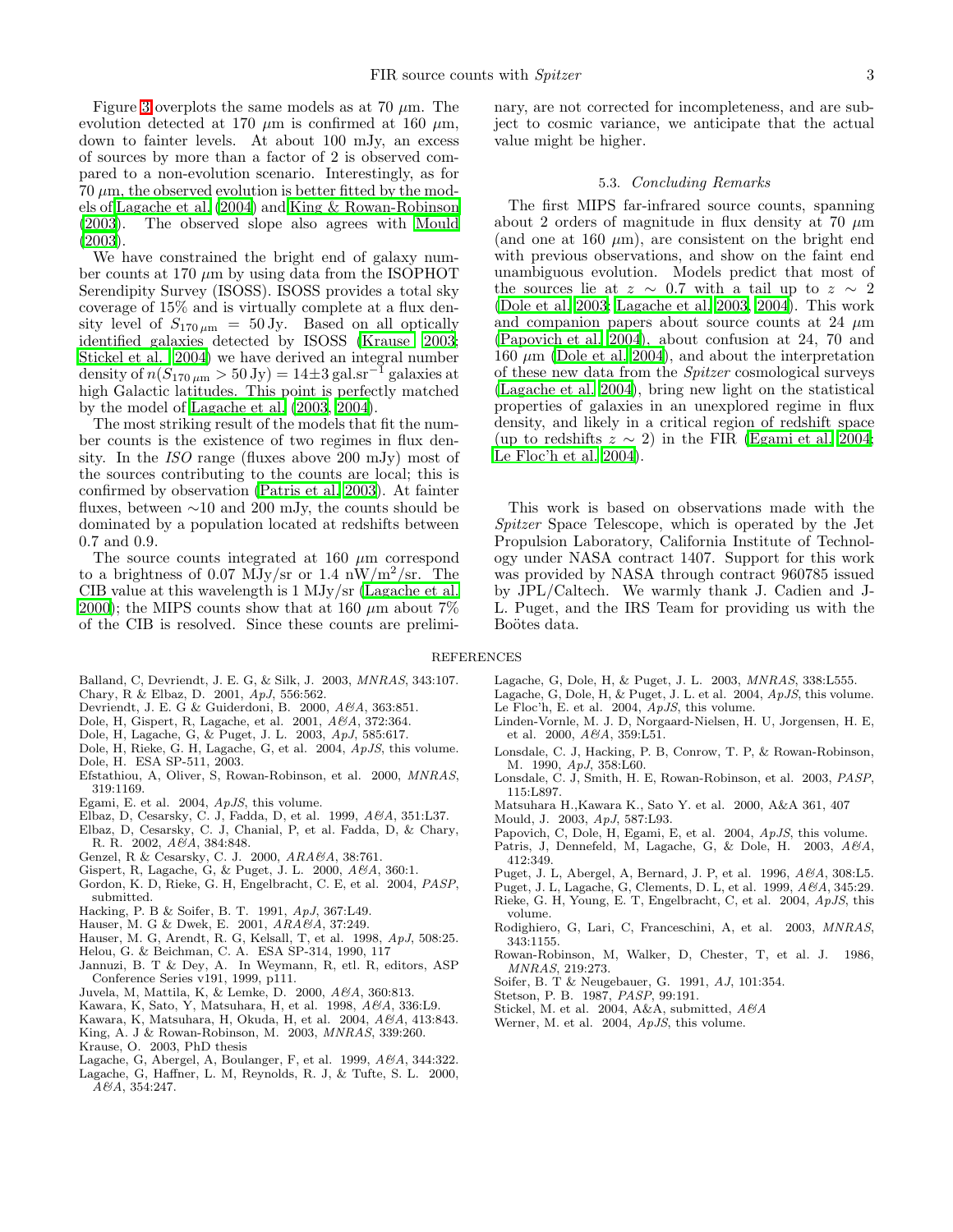<span id="page-3-0"></span>

FIG. 1. MIPS observations of the Chandra Deep Field South at 70 and 160  $\mu$ m. The field covers an area of 25'  $\times$  1°.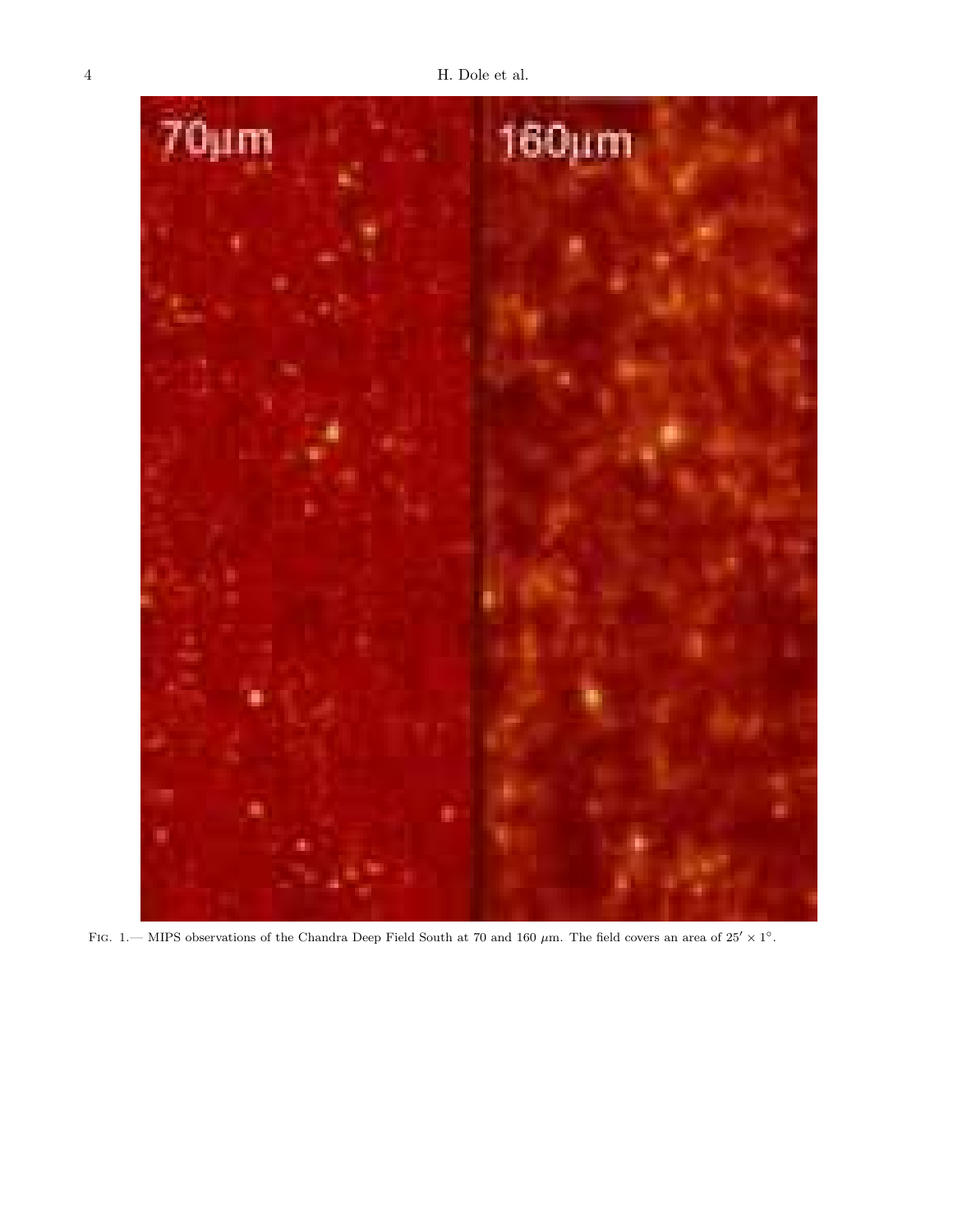

<span id="page-4-0"></span>FIG. 2.— Source Counts at 70 µm with no correction for incomplete my V ked Star: CDFS; Blue Diamond: Marano; Black Square: Boötes Field; Black Diamond: IRAS 60  $\mu$ m counts from [Lonsdale et al. \(1990](#page-2-29)) converted at 70  $\mu$ m. Top panel (a): Integral Source Counts. For clarity, photometric uncertainty is only shown for  $S_{70} > 100$  mJy. Bottom panel (b): Differential Source Counts. Models are also plotted: long dash: [Devriendt & Guiderdoni \(2000](#page-2-41)); dash-dot: [Chary & Elbaz \(2001\)](#page-2-42); dash: [Balland et al. \(2003](#page-2-43)); dash-dot-dot-dot: [King & Rowan-Robinson \(2003](#page-2-30)); solid line: [Lagache et al. \(2004](#page-2-23)); plus: No Evolution Model.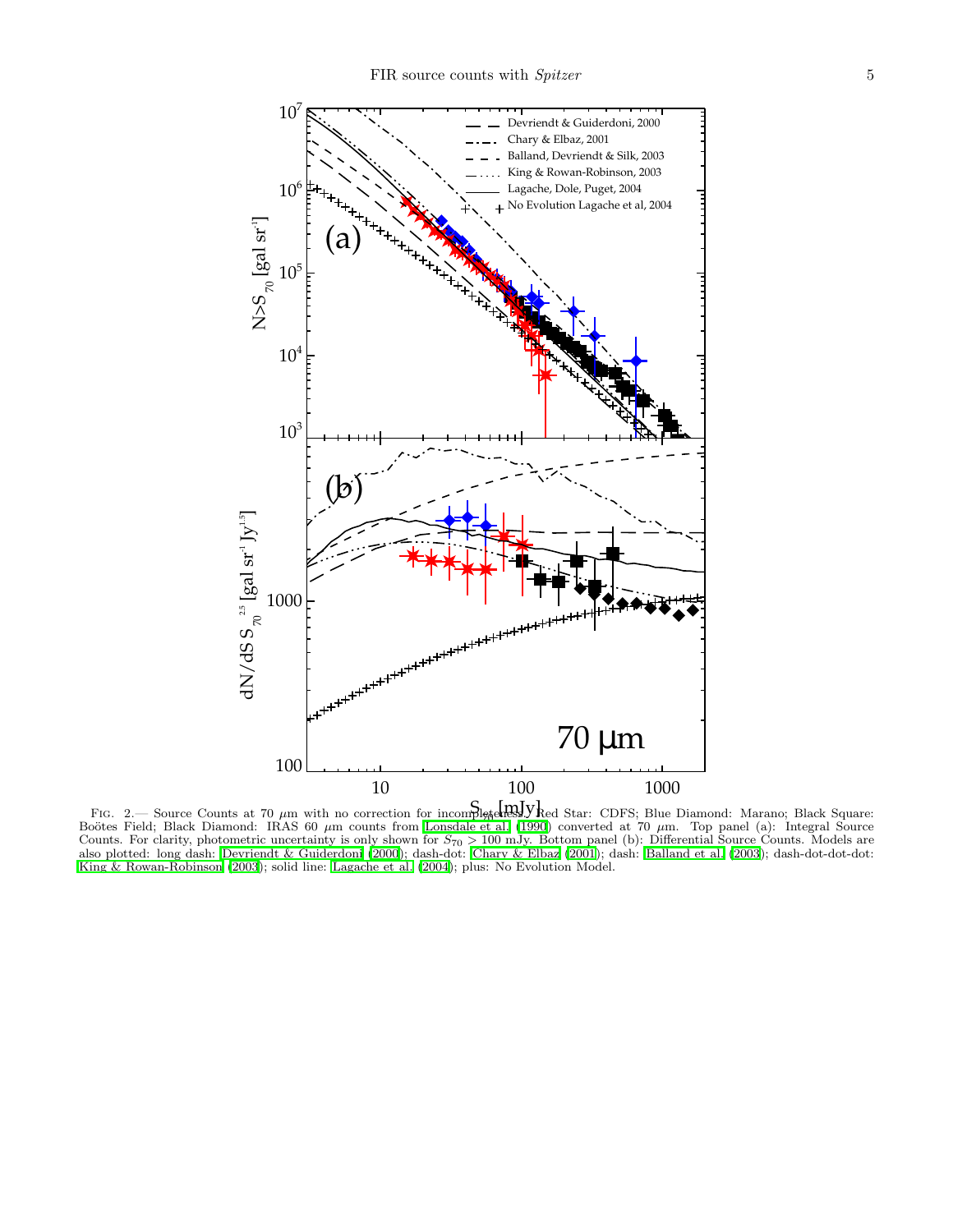

<span id="page-5-0"></span>FIG. 3.— Source counts at 160  $\mu$ m with no correction for incomplet**S**ness**. The Star**: CDFS; Blue Diamond: Marano field; Black Diamond:<br>SO FIRBACK 170  $\mu$ m counts from Dole et al. (2001). Top panel (a)<sup>160</sup>ntegral Sour ISO FIRBACK 170  $\mu$ m counts from [Dole et al. \(2001](#page-2-18)). Top panel (a): Integral Source counts. For clarity, photometric uncertainty is only shown for  $S_{160} > 200$  mJy. Lower panel (b): Differential Source counts. Models are also plotted with the same symbols as Figure [2.](#page-4-0)